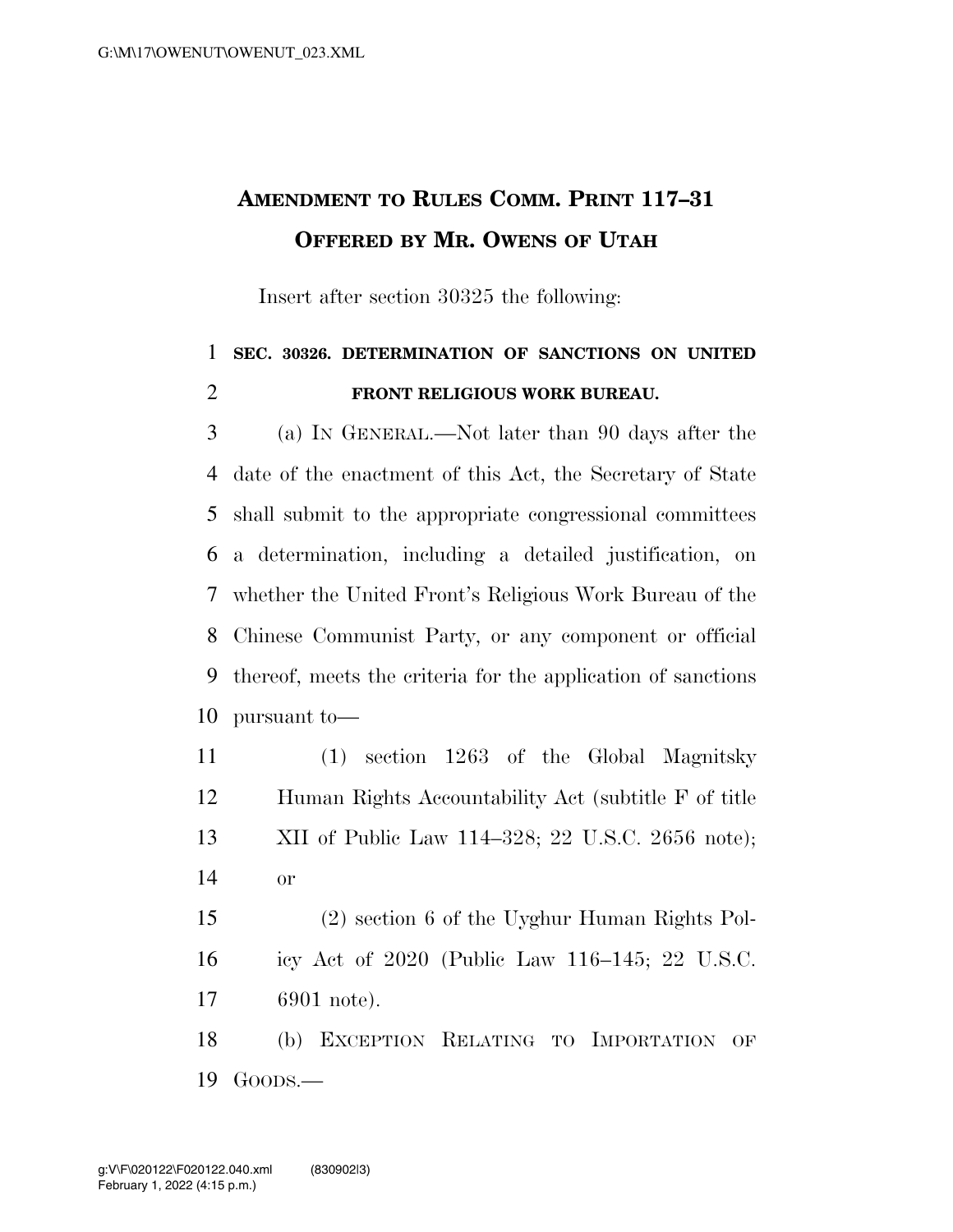(1) IN GENERAL.—Notwithstanding any other provision of this section, the authority or a require- ment to impose sanctions under this section shall not include the authority or a requirement to impose sanctions on the importation of goods.

 (2) GOOD DEFINED.—In this section, the term ''good'' means any article, natural or manmade sub- stance, material, supply, or manufactured product, including inspection and test equipment, and exclud-ing technical data.

 (c) FORM.—The determination required by sub- section (a) shall be submitted in unclassified form but may contain a classified annex.

 (d) APPROPRIATE CONGRESSIONAL COMMITTEES DEFINED.—In this section, the term ''appropriate con-gressional committees'' means—

 (1) the Committee on Armed Services, the Committee on Foreign Affairs, the Permanent Select Committee on Intelligence, the Committee on Finan- cial Services, and the Committee on the Judiciary of 21 the House of Representatives; and

 (2) the Committee on Armed Services, the Committee on Foreign Relations, the Select Com-mittee on Intelligence, the Committee on Banking,